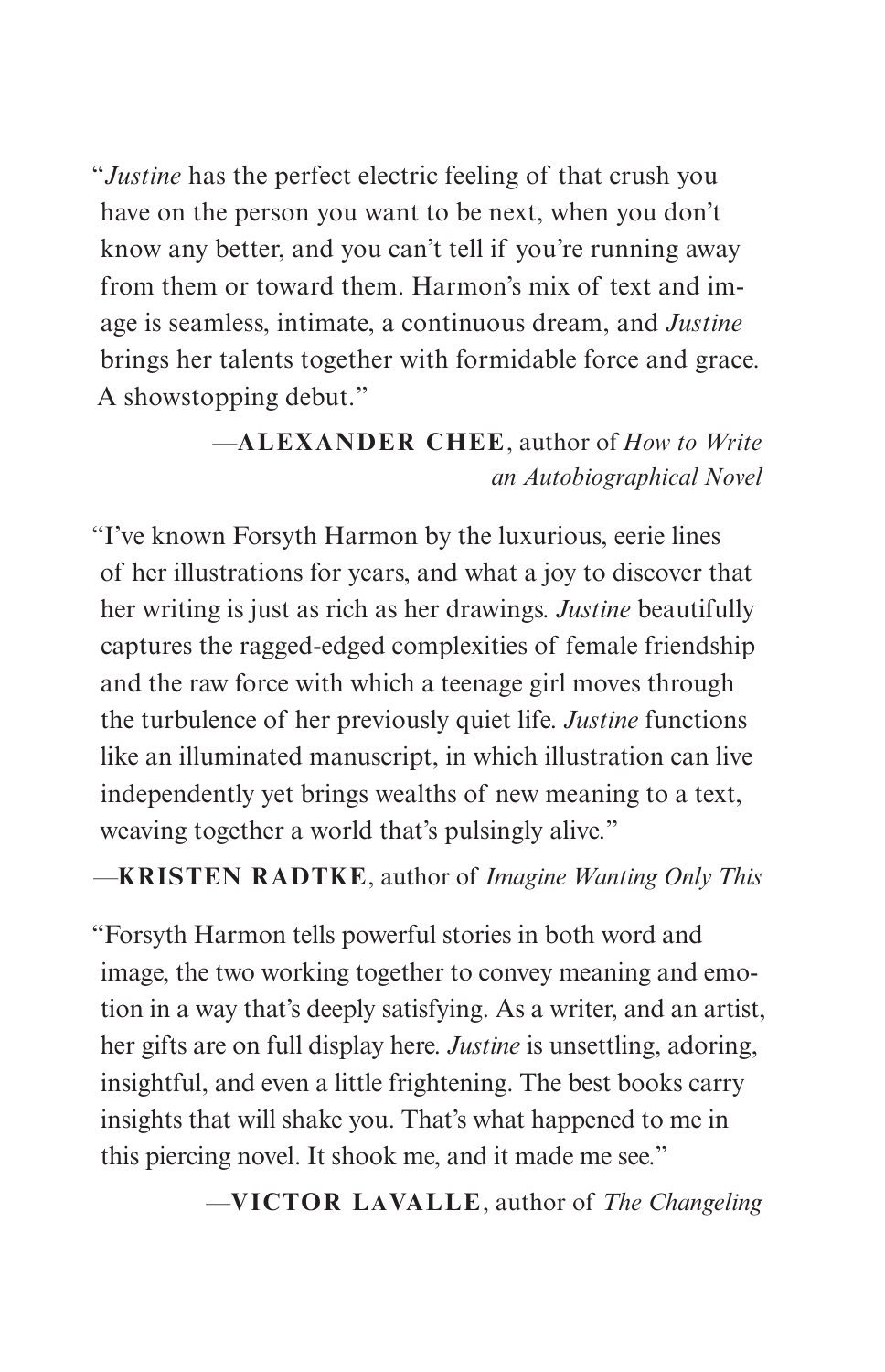"Desire and self-destruction have a way of eclipsing and re-eclipsing each other in adolescence, as we look for reasons to live and ways to avoid living. With nervy, exacting illustrations and effortless prose, Forsyth Harmon's *Justine* chronicles that struggle with the clarity and mystery of a black opal."

### —**CATHERINE LACEY**, author of *Pew*

"With reservoirs of emotional intelligence plus pinpoint precision of prose and line, Harmon conjures the world with a vividness peculiar to adolescence: she is devastatingly attuned to something as tiny as the poem of an unspooling cassette, as well as the enormity of those subtle yet life-shifting currents of longing, loathing, and eroticism that can run between two teenage girls. An exquisite book."

#### —**HERMIONE HOBY**, author of *Neon in Daylight*

"*Justine* is a lushly rendered portrait of suburban teen girlhood in whose urgent and exquisite pages adolescent malaise, disordered eating, and the erotics of obsession are given the gravity of Greek drama. Forsyth Harmon is an artist who understands the holy power of longing."

—**MELISSA FEBOS**, author of *Girlhood*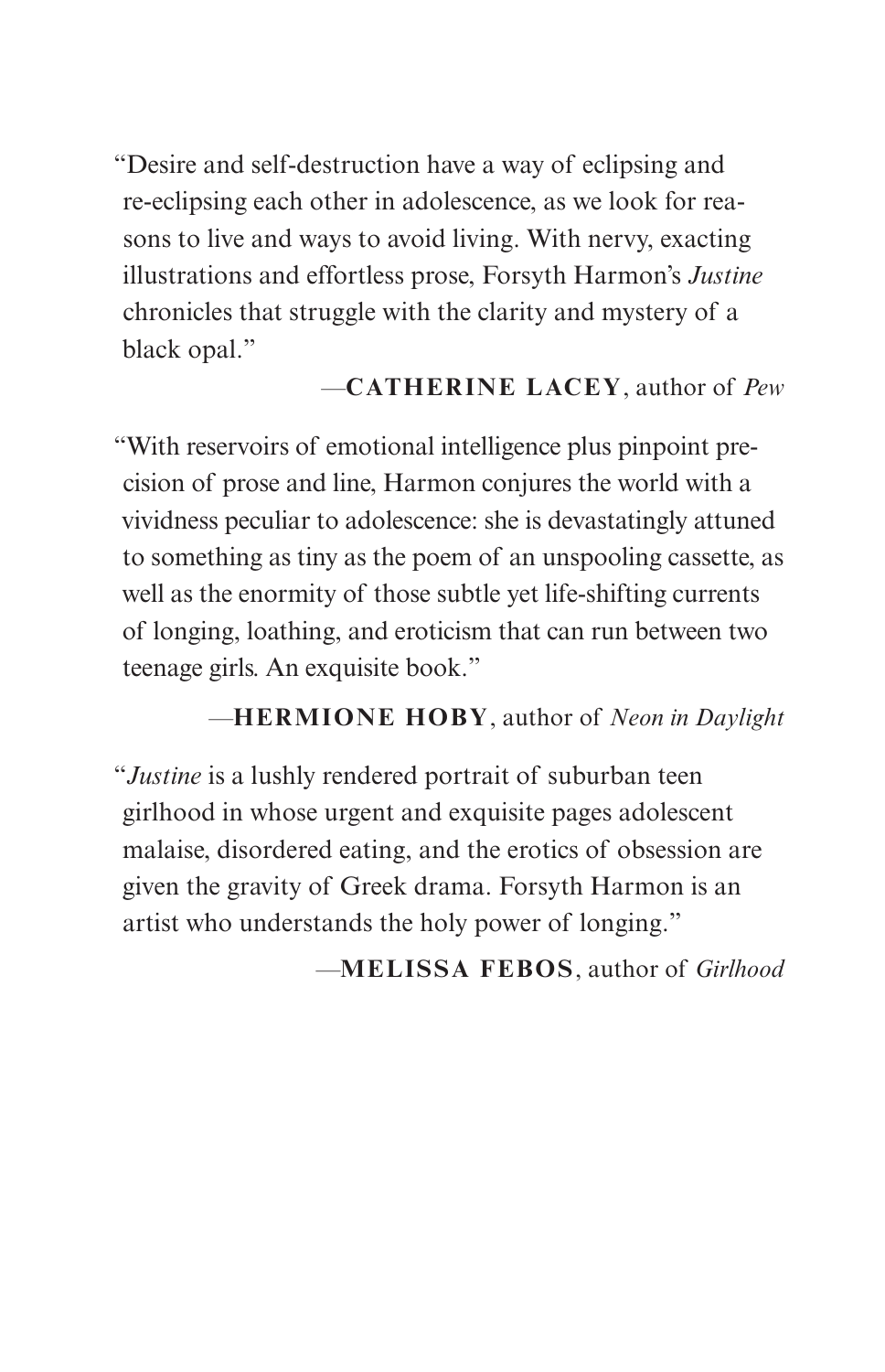# **JUSTINE**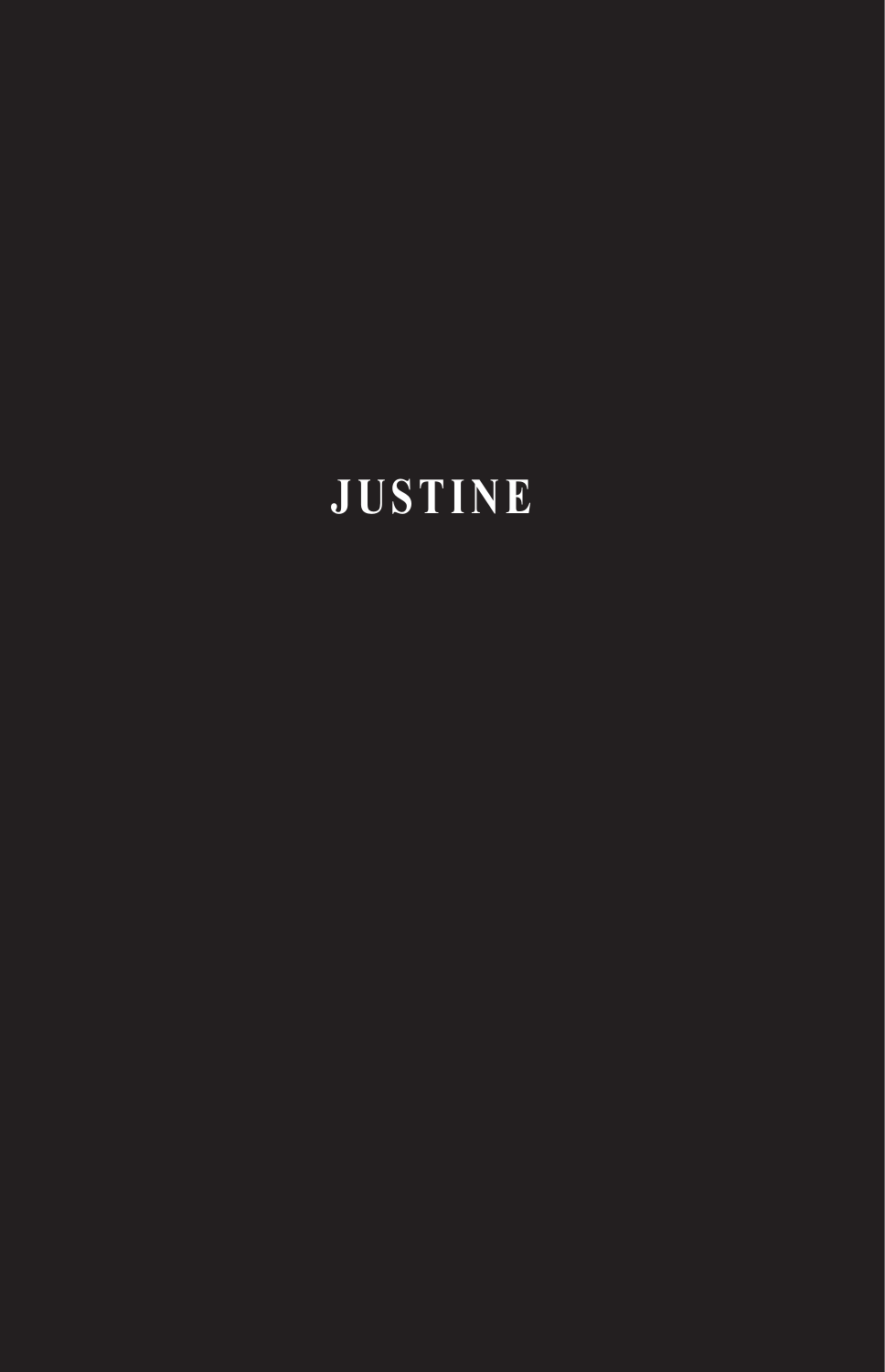Copyright © 2021 Forsyth Harmon

All rights reserved. No part of this book may be used or reproduced in any manner whatsoever without written permission from the publisher except in the case of brief quotations embodied in critical articles or reviews. For information, contact Tin House, 2617 NW Thurman St., Portland, OR 97210.

Published by Tin House, Portland, Oregon

Distributed by W. W. Norton & Company

Library of Congress Cataloging-in-Publication Data

Names: Harmon, Forsyth, 1979- author, illustrator. Title: Justine : a novel / Forsyth Harmon. Description: Portland, Oregon : Tin House, [2021] Identifiers: LCCN 2020040348 | ISBN 9781951142339 (hardcover) | ISBN 9781951142346 (ebook) Subjects: CYAC: Friendship--Fiction. | Coming of age--Fiction. Classification: LCC PZ7.1.H3717 Ju 2021 | DDC [Fic]--dc23 LC record available at https://lccn.loc.gov/2020040348

First US Edition 2021 Printed in the USA Cover and interior illustrations by Forsyth Harmon Cover and interior design by Diane Chonette www.tinhouse.com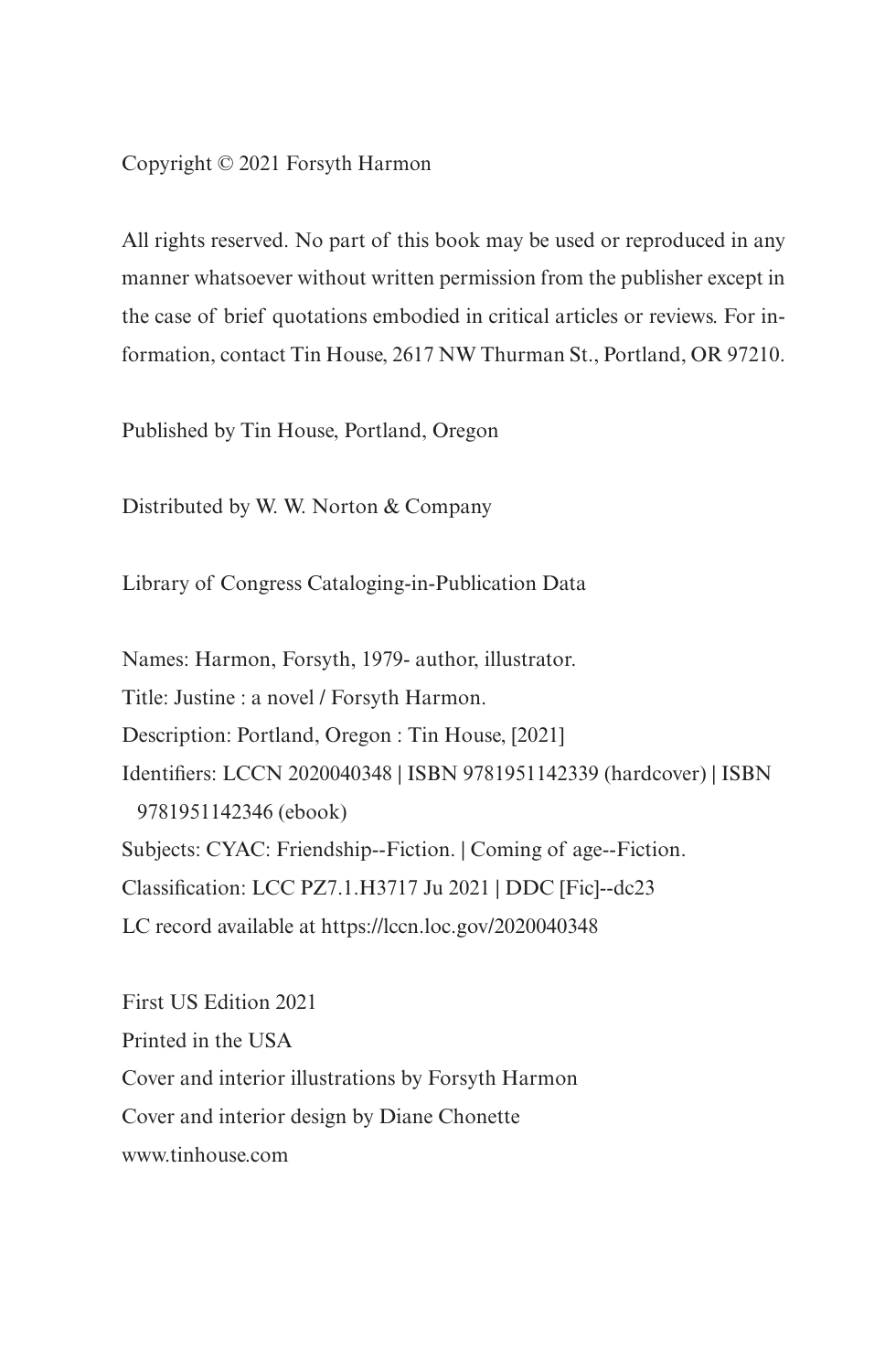

# **FORSYTH HARMON**



∏IN HOUSE / Portland, Oregon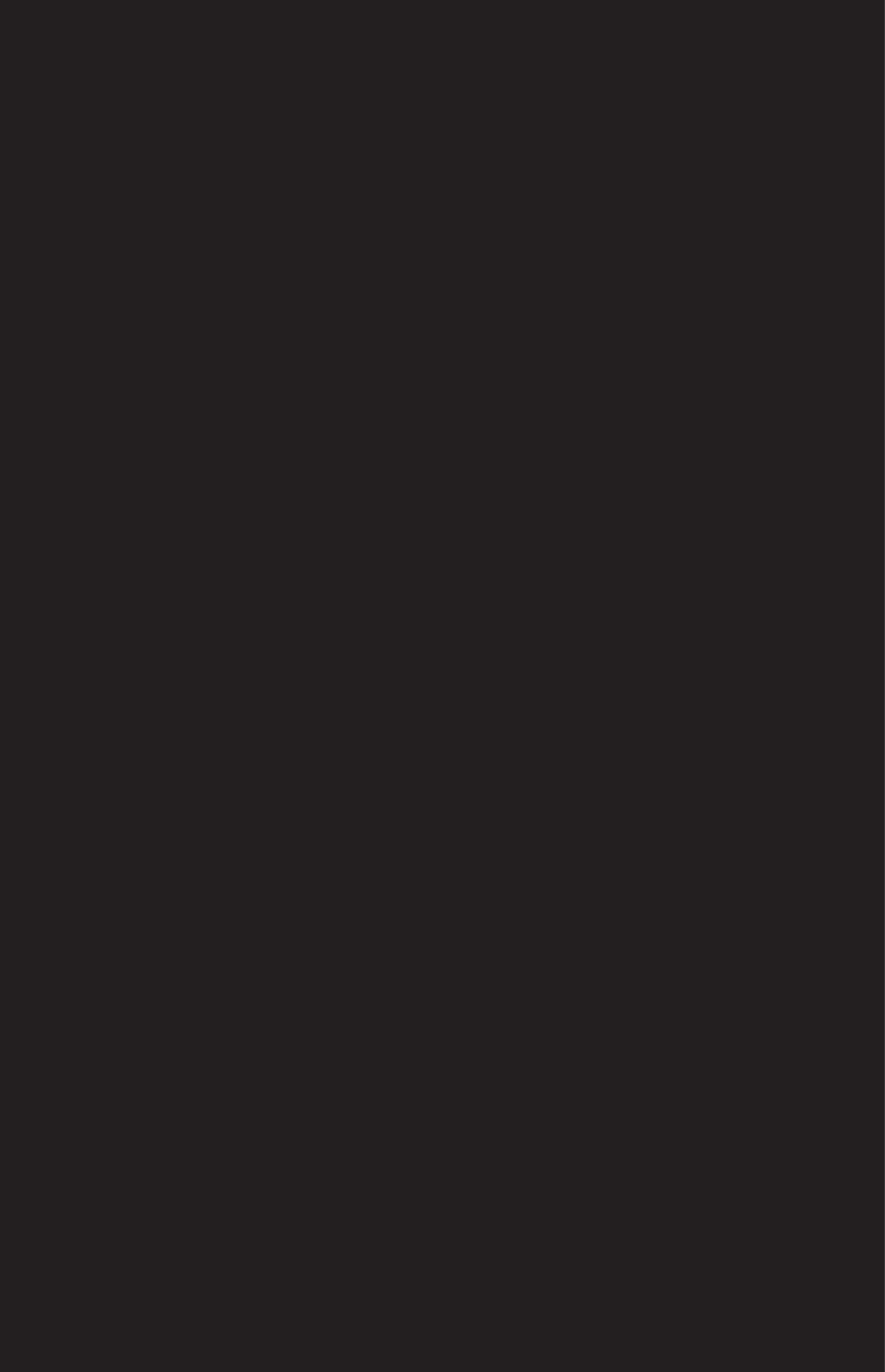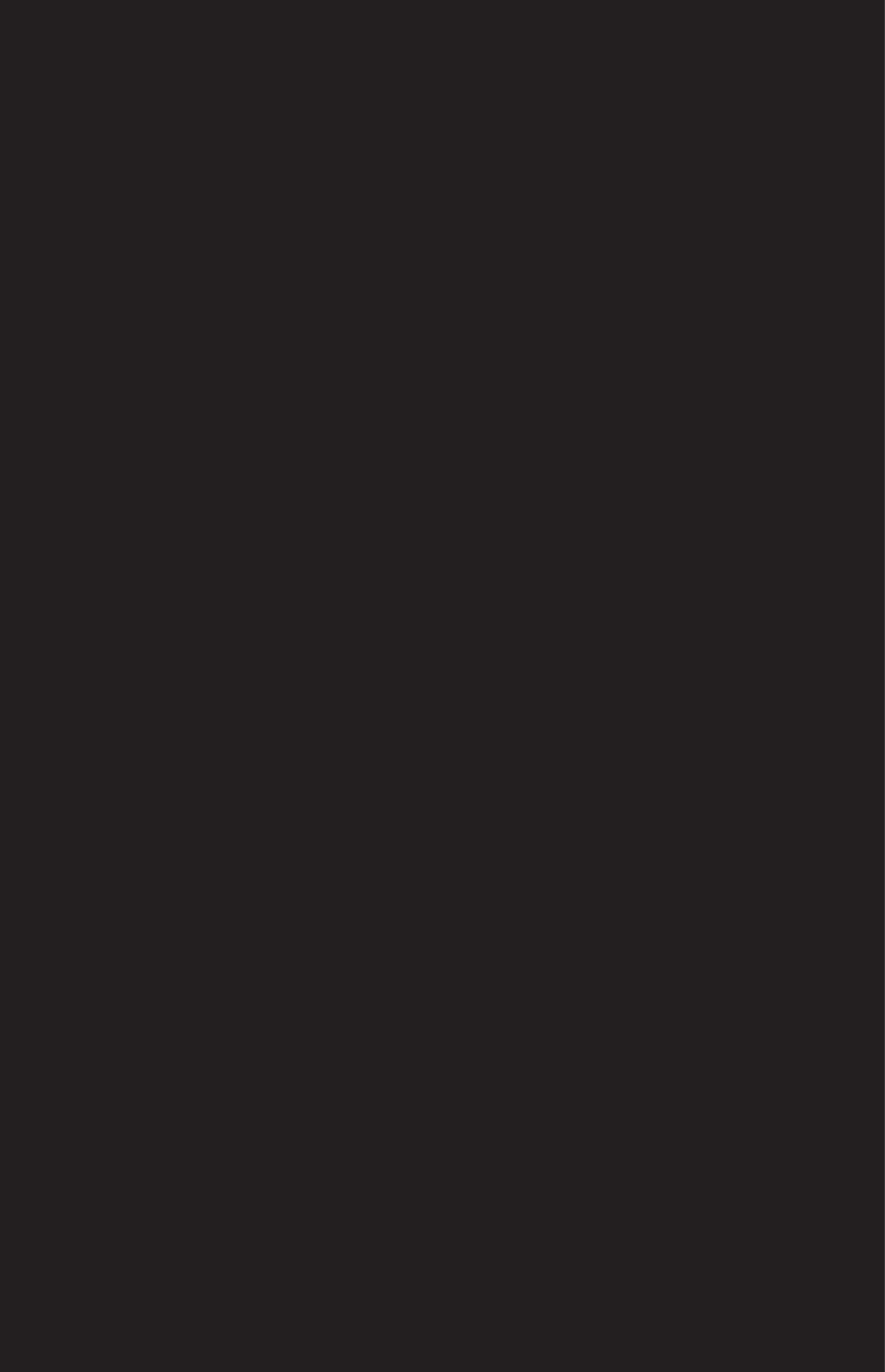For my mother and her mother-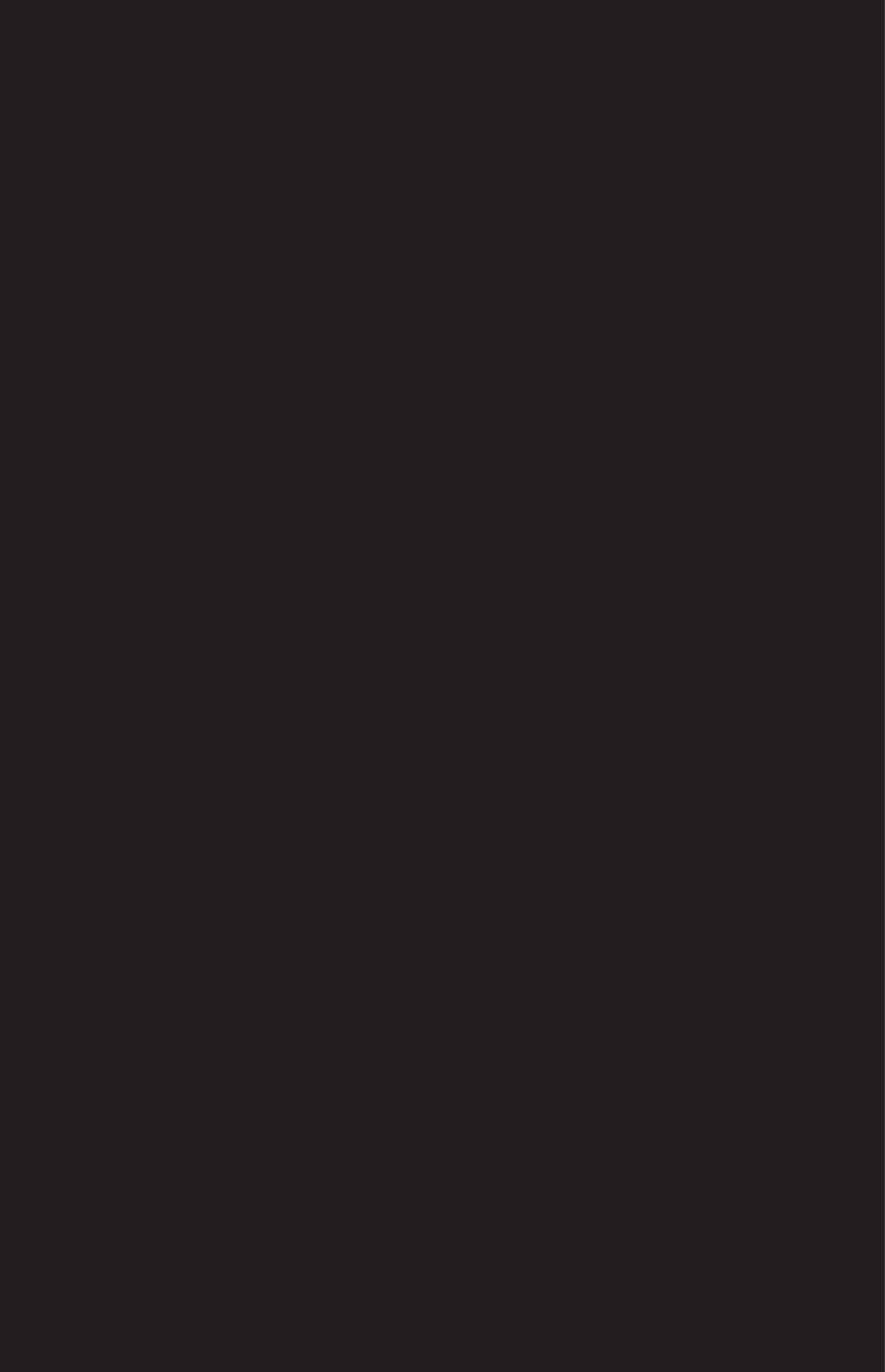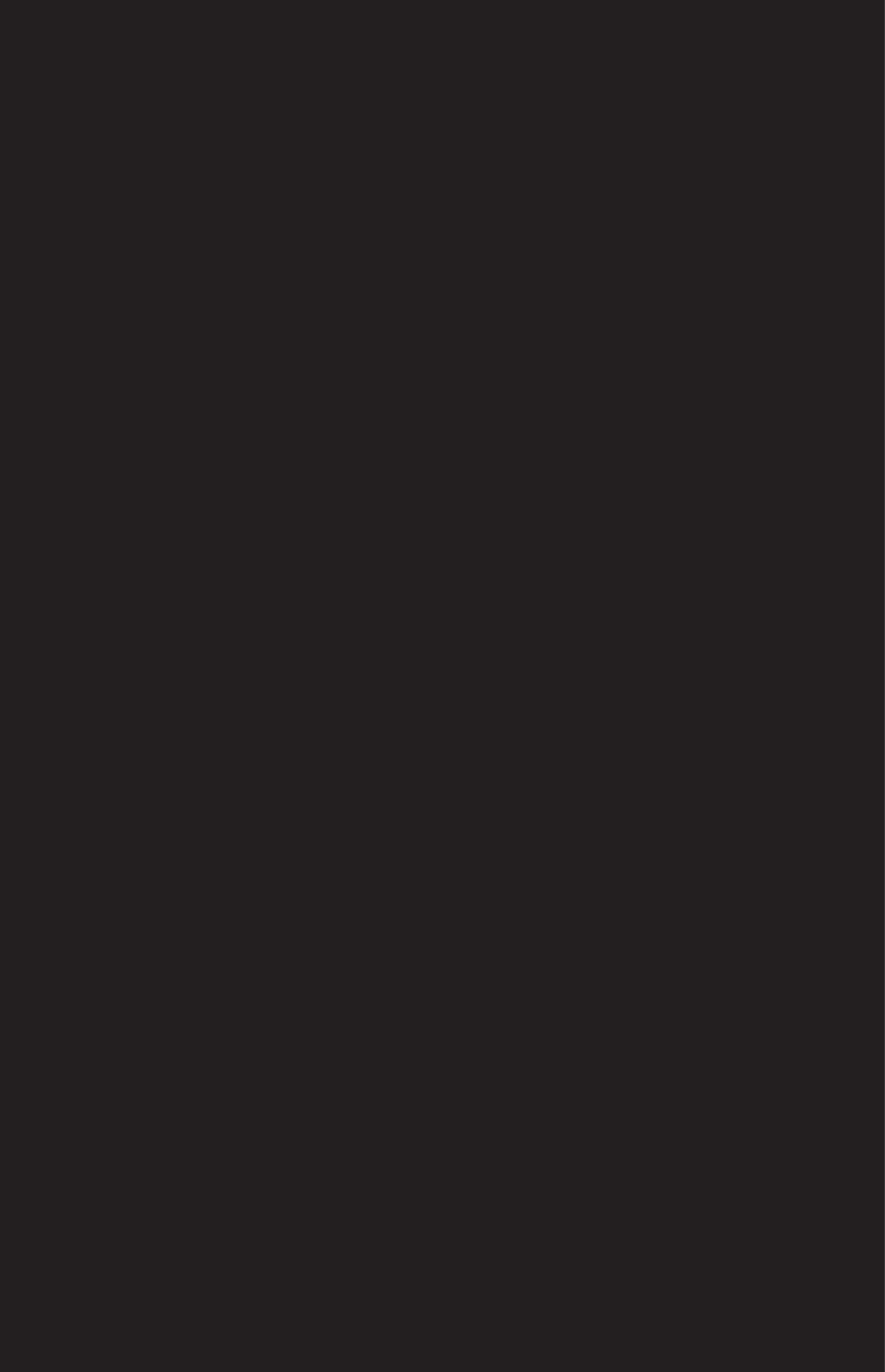# **ONE**

I first saw her on the other side of the conveyor belt. She was so tall and thin she looked almost two-dimensional, her long fingers fluttering over the cash register keys, her long arms passing my Trident sugar-free gum and Diet Coke over the sensor. Her own can of Diet Coke sweated a ring on the countertop beside her. Her face was long too, and her skin was so pale it was bluish like skim milk, and transparent in places, veins visible at the temples. Her complexion created an unsettling contrast with her hair, which was cut into a chin-length pitch-black bob. She pulled at the ends of it with those long white fingers, shoving the hair into her mouth, wide and protruding as though closed around the rind of an orange slice. But her eyebrows were so light they were almost nonexistent, and I could see then that her inch-long roots were an ashy color, dull as dishwater. Most girls would've highlighted hair that color, made it blonder. But Justine went dark. There was something spooky about the lighter roots. There was something spooky about Justine altogether. That's what the name tag attached to her red Stop & Shop apron said: "Justine." She must've gone to the other high school, the nicer one the next town over.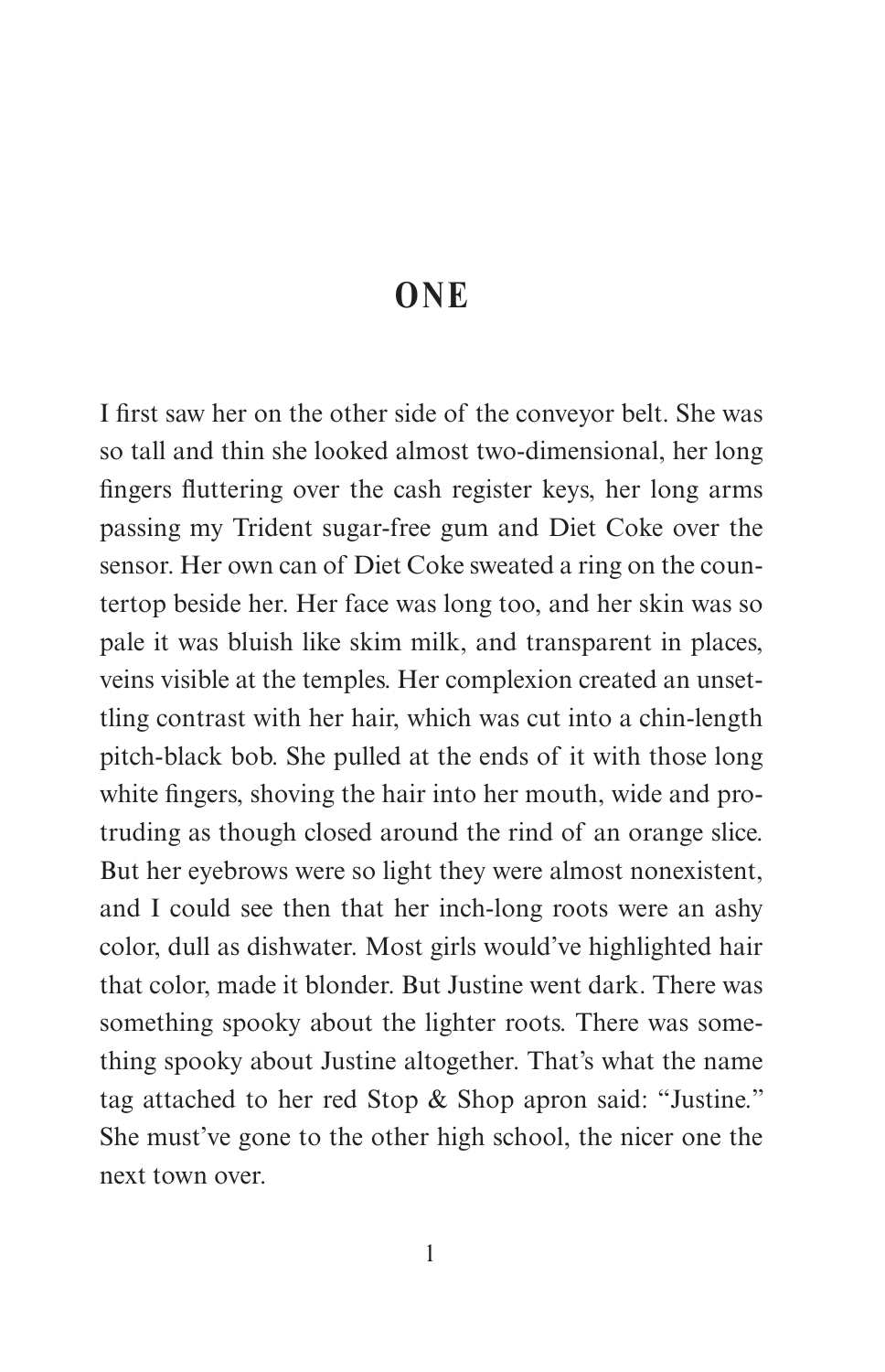"Two dollars." Justine looked at me and smiled a wide, bright, dazzling smile. It was like the whole supermarket went silent when she smiled: there was a pause in the fitful beeps of scanned barcodes; the tinny music faded away. Her smile lit me up and exposed me all at once. Justine was the light shining on me and the dark shadow it cast, and I wanted to stand there forever in the relief of that contrast.

I handed her the money, and when the tips of my fingers brushed the soft inside of her wrist, my body went hot. It was a heat I didn't feel when I was with Matt. I felt it from the inside, it overwhelmed me, I tried not to show it. I grabbed my gum and soda.

Posters covered the windows—"Sprite Lemon-Lime Soda, 12-pack, \$3.49"; "Boboli Original Pizza Crust, 2 for \$5.00" admitting natural light in only a few narrow slices. I saw a Help Wanted flyer not far from the automatic doors, just above the gumball machines.

A woman with long hair parted down the middle was stationed at customer service. From afar, I wasn't sure what it was about her that scared me, but as I got closer I realized it was her face, how hairless and smooth it was, deleting any indication of age. She could've been thirty or fifty, and for some reason that frightened me. Her name tag said "Theresa."

"I'm here about the job?" I had to look up at her. The kiosk was raised, giving her a queenly altitude. She was counting postage stamps, mouthing "ten, eleven" with maroon-lined lips. She didn't acknowledge having heard me at first, finally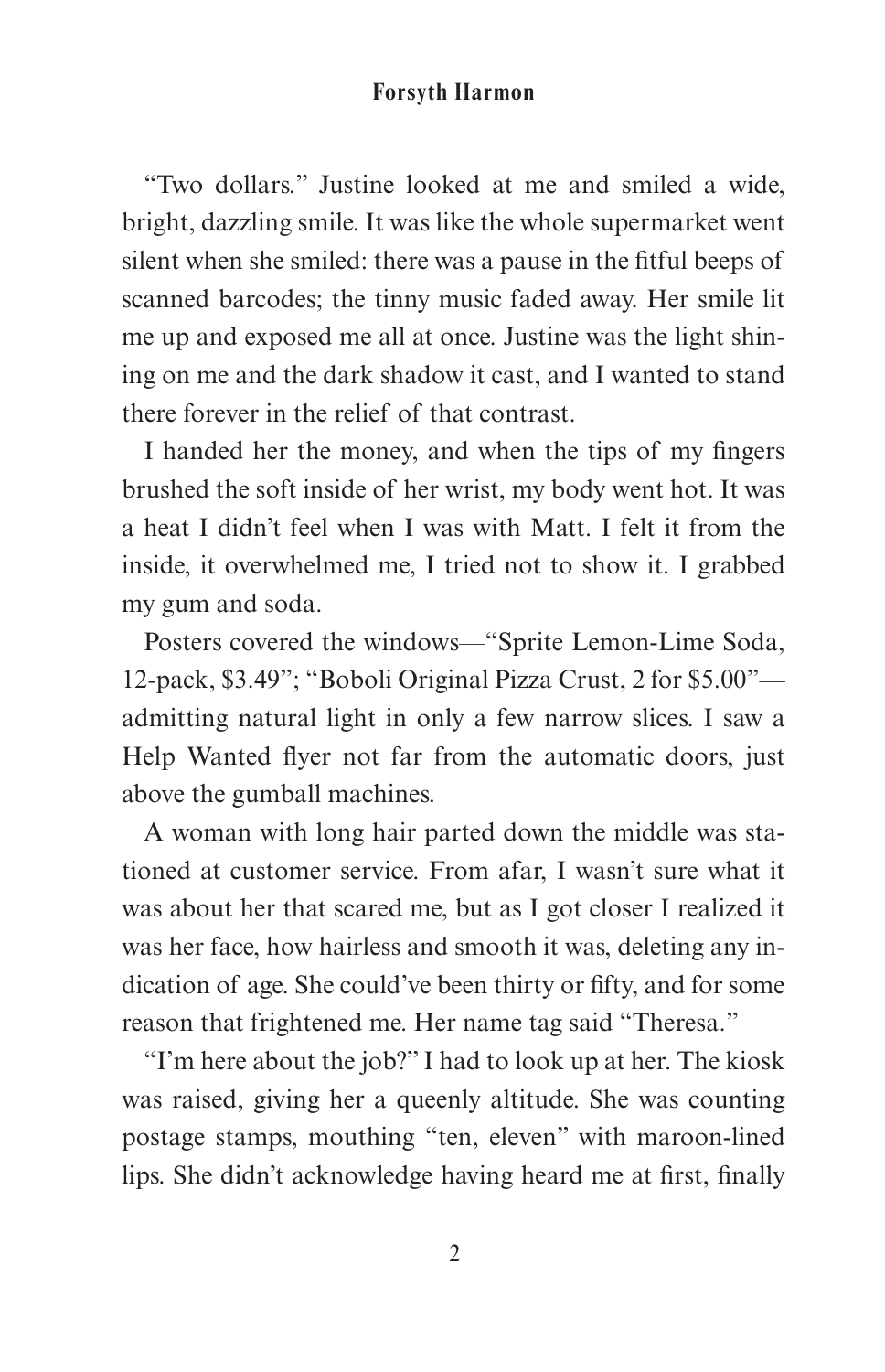raising her brows, which were entirely penciled in—I don't think there was a single actual hair—and handed down a piece of paper and a pen from her little window with a sigh, like I was really putting her out. The counter was too high to use as a writing surface; I had to use a Tide box at the top of a pyramid-shaped detergent display. I suspected she liked that, seeing me slightly compromised.

I scribbled down my information and handed the form back up to her. She snatched it with a French-manicured hand, and I saw beneath her three-quarter sleeves that her arms were hairless too. Luminescent. She cradled a receiver between her shoulder and ear.

"Michelle to customer service." Her voice sounded nasal over the intercom, more South Shore Long Island than North. She examined the application, looking from it to me, then back at it again, with a seriousness that felt disproportionate to the job.

"Fine." Theresa glared, snapping the paper into a threering binder.

And so I secured a place for myself in Justine's glittering vicinity.

∗

At home, Grandma was asleep on the couch, knitting needles Xed across her chest, a ball of olive-green yarn on the floor, Fox News on the TV. I dropped my bag and slumped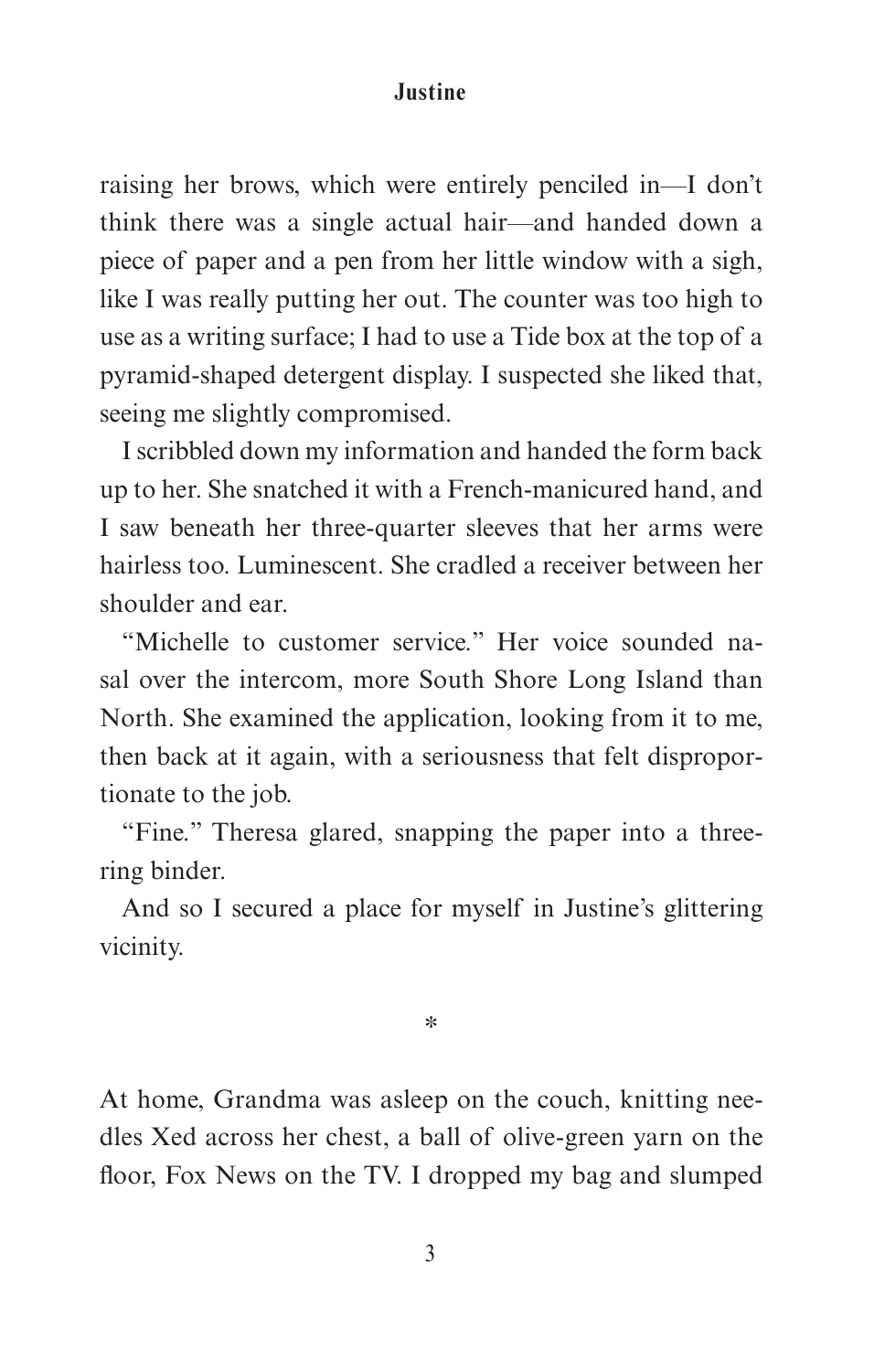into the La-Z-Boy. Marlena leapt onto my lap and kneaded her claws through my cutoffs, into my thigh. I wrapped my fingers around her neck and pressed my lips to her head.

"You're my best friend," I whispered into her little skull.

She wriggled out of my lock and kept kneading. The light made her pupils into slits. I opened the can of Diet Coke with a crack.

Grandma stirred. "I wasn't sleeping." She shook her head, sitting up and setting her knitting needles on the coffee table, aligning them parallel to the edge. "I was up at 5:00 a.m. this morning scrubbing the kitchen floor." She put on her glasses. "Look at that hair," she said, pointing at the newscaster. "It looks like a chicken scratched in it." I nodded. She repositioned a doily.

"You should've seen *Days of Our Lives* today," she continued, collecting the ball of yarn from the floor. "Hope hypnotized John. And now she's pregnant. She's big as a house."

Marlena stuck out her chin, I stroked her neck. Grandma smiled at me. "How beautiful you look," she said. "My little beauty." She uncapped the tube of Aspercreme she kept on the side table and rubbed the salve into her knuckles. "Matt called."

I leaned back into the chair, popping the footrest. Junior prom was the next day. Marlena settled on my legs. The oscillating fan in the corner made a rattling sound. Grandma switched on the table lamp.

"Horror God," she gasped, pointing at the TV. "The children are shooting? It's come doom-a-day. Are you hungry?"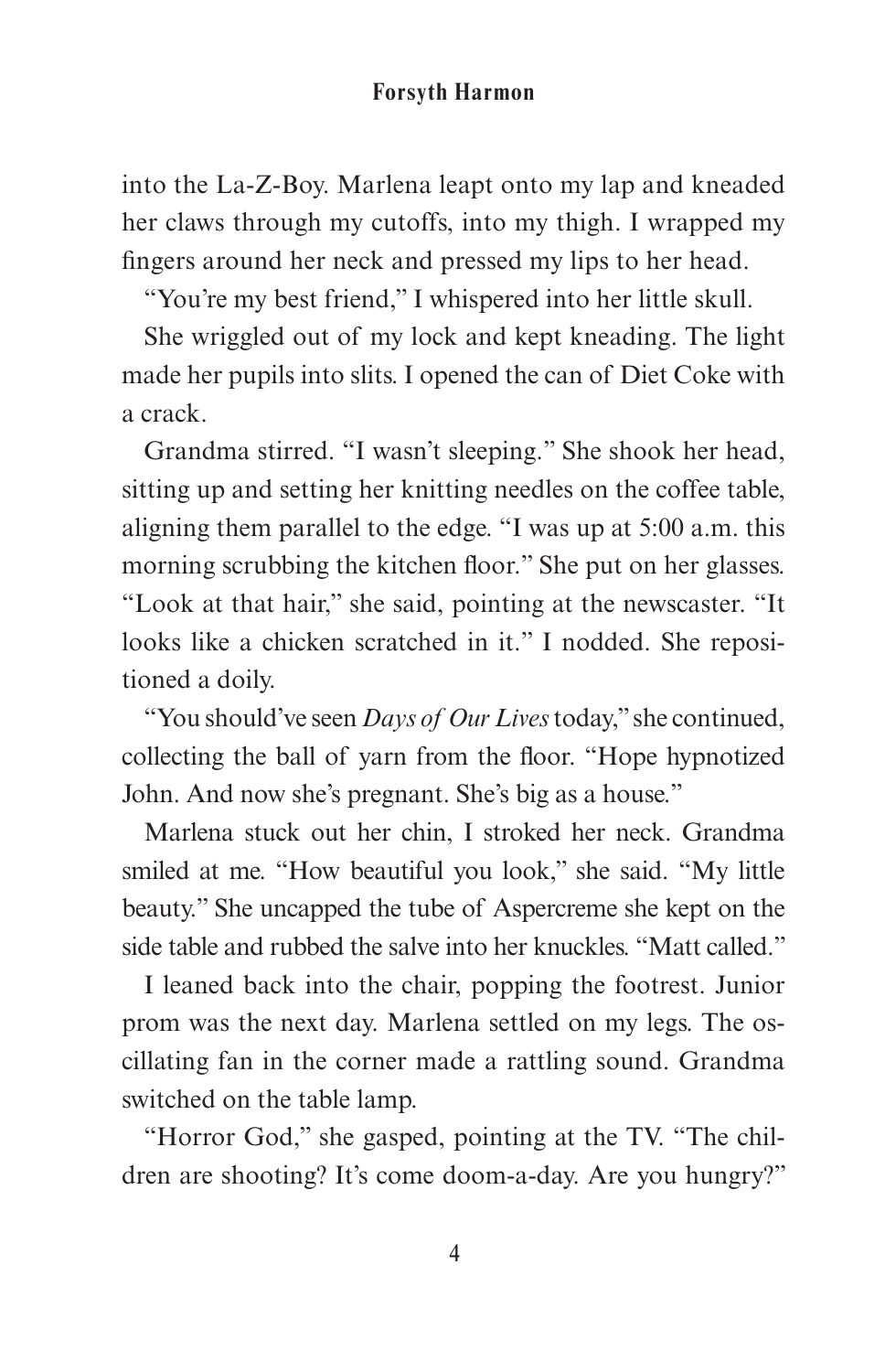She opened the coffee table drawer and pulled out a Twix bar. I shook my head. She shrugged and put it back in the drawer, got up, and pulled the lace from the window. She wore her short hair in stiff finger waves, and the back was flat from her nap. "Look how long Vinny's grass is. *Vilken sophög*. It looks like a shithouse. I'm going out to mow our lawn." She petted Marlena's head. "He's so lazy."

"She."

"She, she." Grandma dismissed the cat with a wave. "She doesn't do nothing."

Grandma tied on her orthopedic shoes and put on lipstick. The screen door banged shut behind her. The lawn mower started. I swatted Marlena off my lap. She shot down the hall into my room, and I followed her and closed the door behind us for the night. As I lowered the blinds, I saw it was drizzling. Grandma was mowing the lawn in a shower cap. I slid the scale out from under my bed and tapped it with my toe, waiting for the green zero to appear. One hundred twenty-five pounds still.

∗

The next day, the only good thing about junior prom was the feeling of eyes on me: Grandma's in the mirror as I curled my hair; Matt's as he slid a white rose corsage onto my wrist; his parents' as I stretched the length of my neck for photos; his best friend's, in the limo, as I wrapped my lips around the mouth of a vodka bottle.

5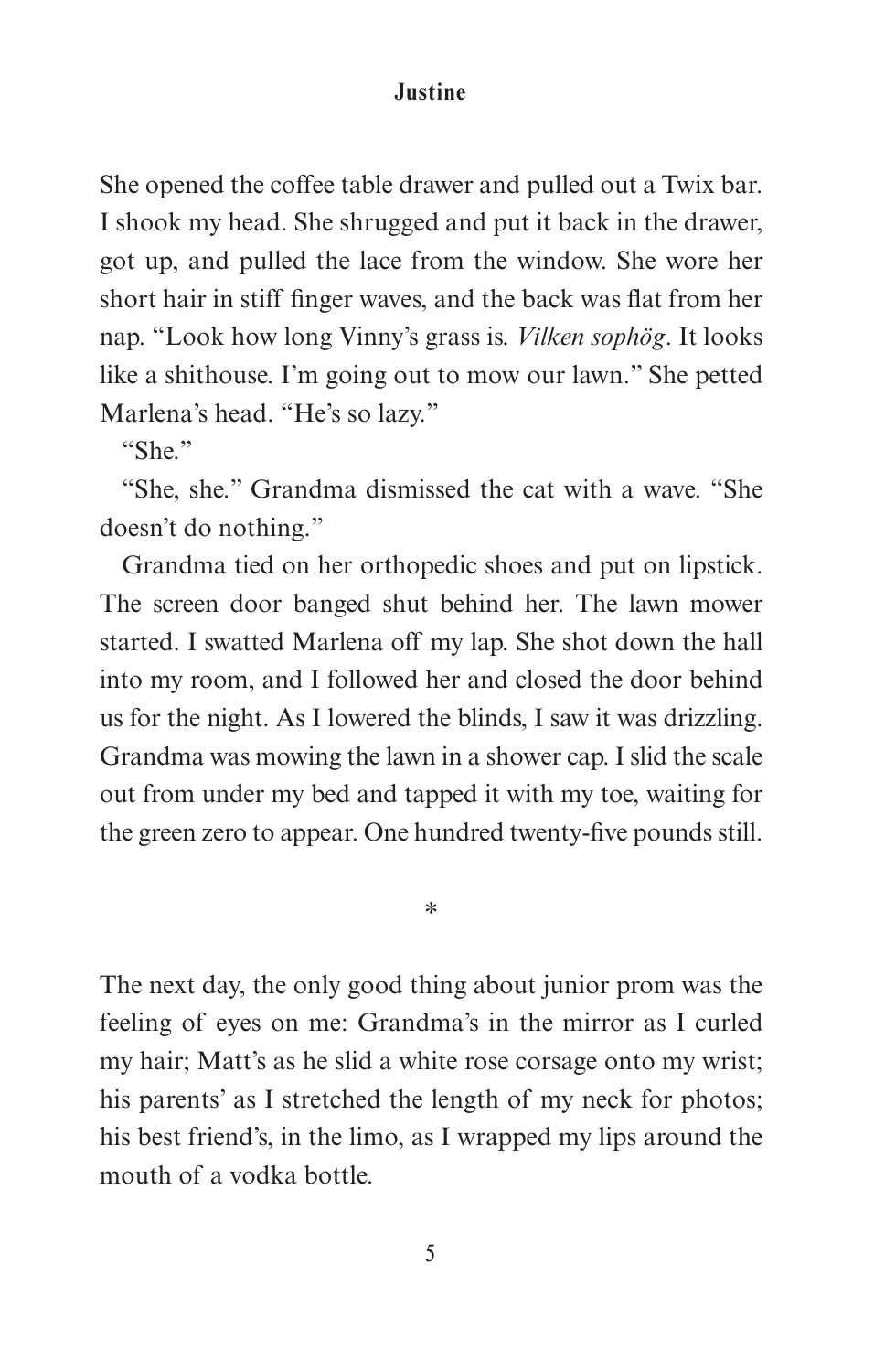But later, in a motel room in Hampton Bays, I didn't like the feeling of Matt's eyes on me at all. He saw my body, but that was all he saw. No, Matt didn't even know me. And the next morning, as his truck turned into the driveway to drop me home, I told him it was over.

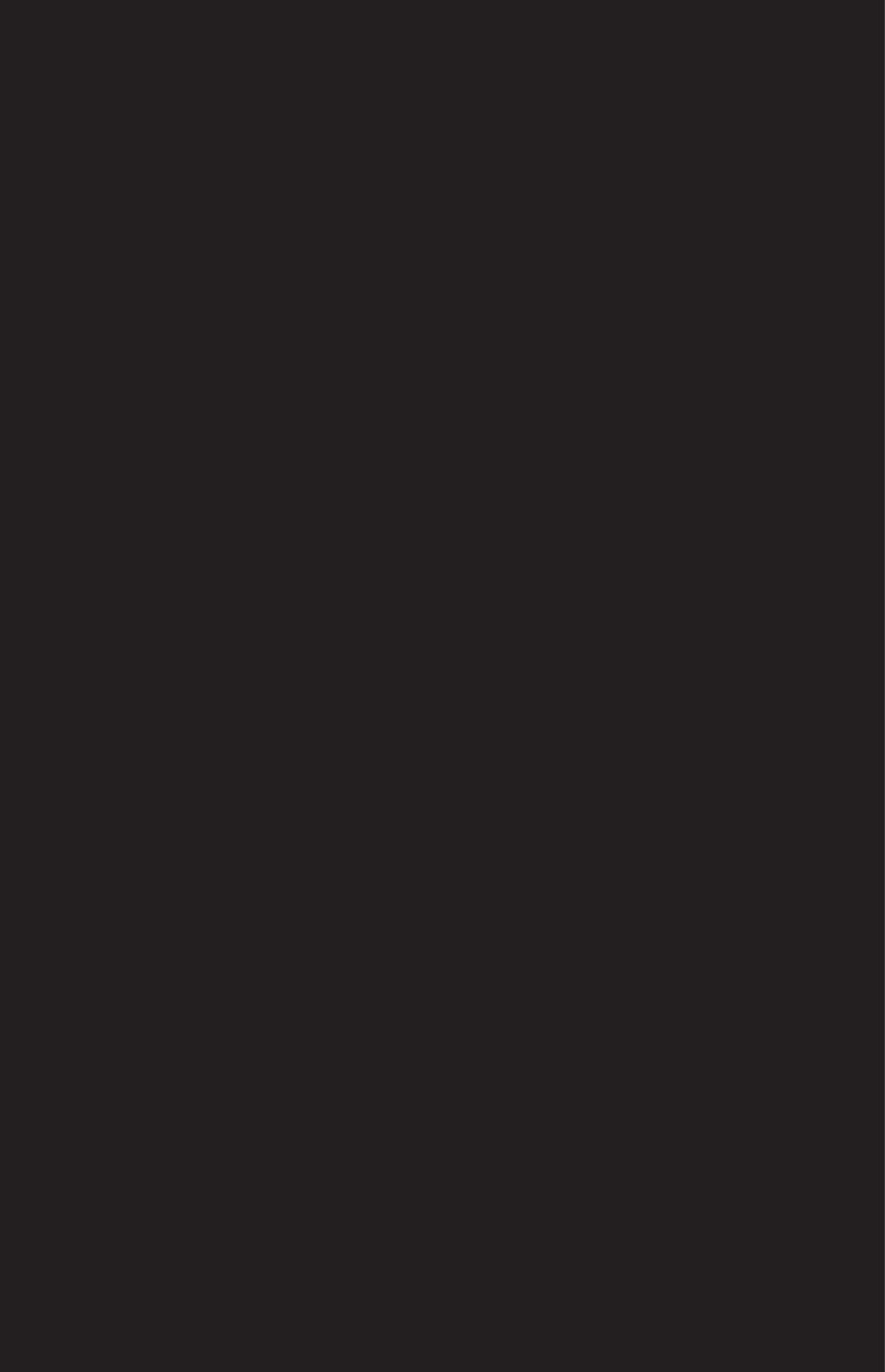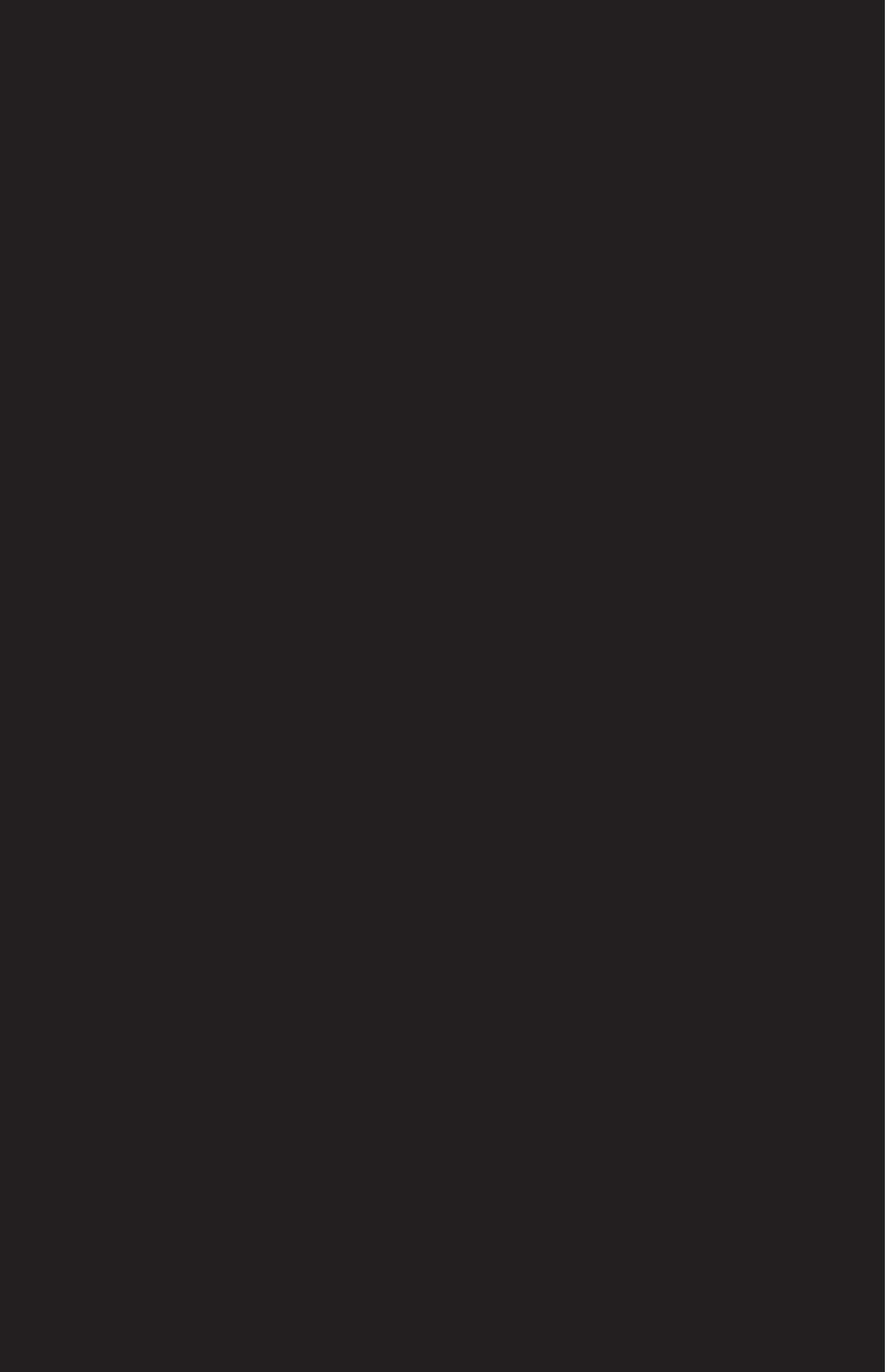# **TWO**

When Justine lowered the red Stop & Shop apron over my head, it felt like an anointment. A name tag had already been affixed to the left breast. It said "Alison."

"But my name is Ali."

"That's just a nickname." She tugged at my hair.

"It's what my birth certificate says."

"Alison's better." She wrapped the apron strings around my waist and tied them into a neat bow just above my belly button. I flushed with the intimacy of it.

Justine taught me how to bag groceries—how to construct the most efficient bottom-heavy grids, like playing Tetris; how to distribute the weight evenly across each bag; how to bag by category: refrigerated items in one, household cleaners in another. She taught me all the apple PLU codes: Braeburn, 4103; Gala, 4133; McIntosh, 4152. She taught me how to tell the difference between cucumbers (cold, waxy, and bumpy) and zucchini (rough and dry), without once insinuating male genitalia. She showed me how to casually turn my back on a not even very rude customer and spit on her strawberries.

Watching Justine at the register from my end of the conveyor belt, I was learning other things too, things she didn't say—like after I saw her make several trips to the bathroom, I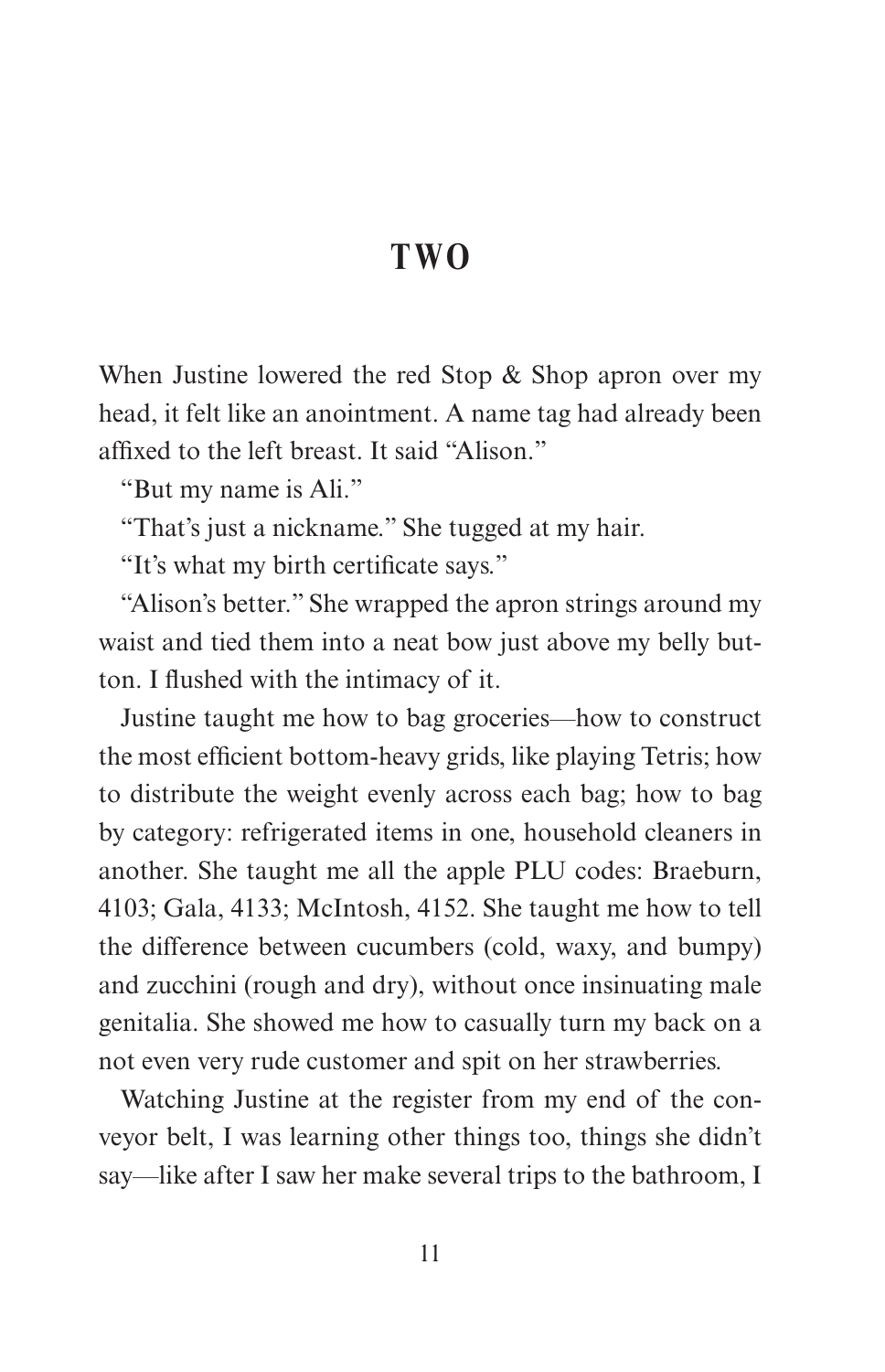learned that vomiting was one way to counteract eating freely from the candy rack. When she passed items down to me to be bagged, I saw the small red teeth cut-marks on her first and third knuckles.

I learned, during downtimes, which magazines I should and shouldn't read when she actually took away my *Seventeen*, putting it back on the rack and replacing it with *Vogue*. On the cover, Kate Moss's face stood in for the *G*. She was laughing so hard her eyes were closed, her terrible but somehow endearing teeth exposed. She wore nothing but dark denim jeans, her fingers covering her nipples. The thinnest women never look slutty, no matter how slutty they are.

Justine stabbed a finger at Kate's bare stomach. "They say she had ribs removed to accentuate her waist."

"Really?"

Kate was entirely naked on page 185: a tiny square of pubic hair, her nipples erect. How long her nipples were! I brought the magazine to my face. On the next page, in profile, they were grotesque, the left one a little inverted.

"She's only five foot six, you know," Justine said.

"I'm five foot six."

Justine shrugged.

At the end of our shift, Justine offered me a ride. I followed her out back to her old brick-red LeSabre, like that was what we did every day. The interior was immaculate. She pulled down the sun visor and studied herself in the vanity mirror, then fumbled through her purse for a tweezer,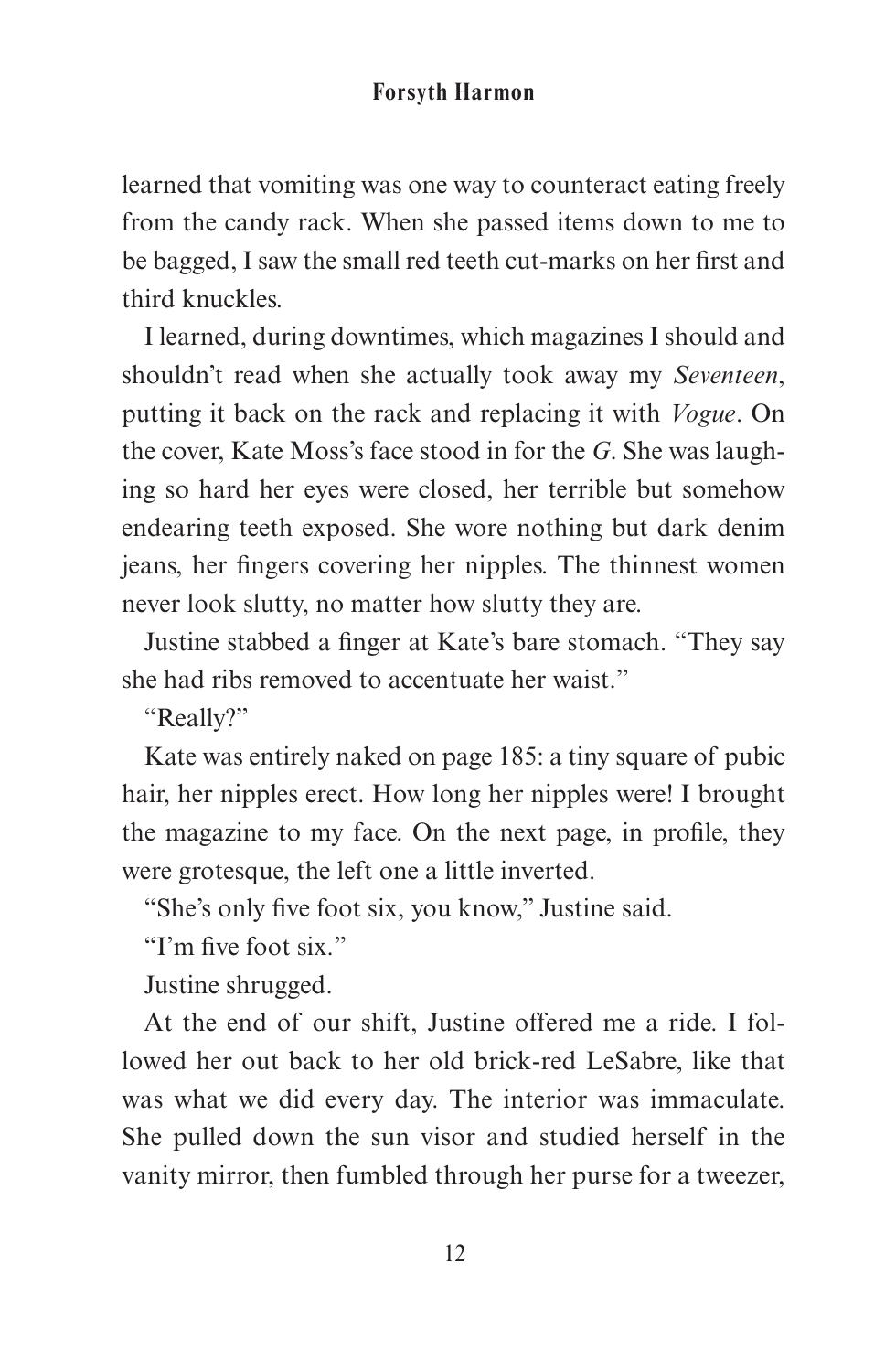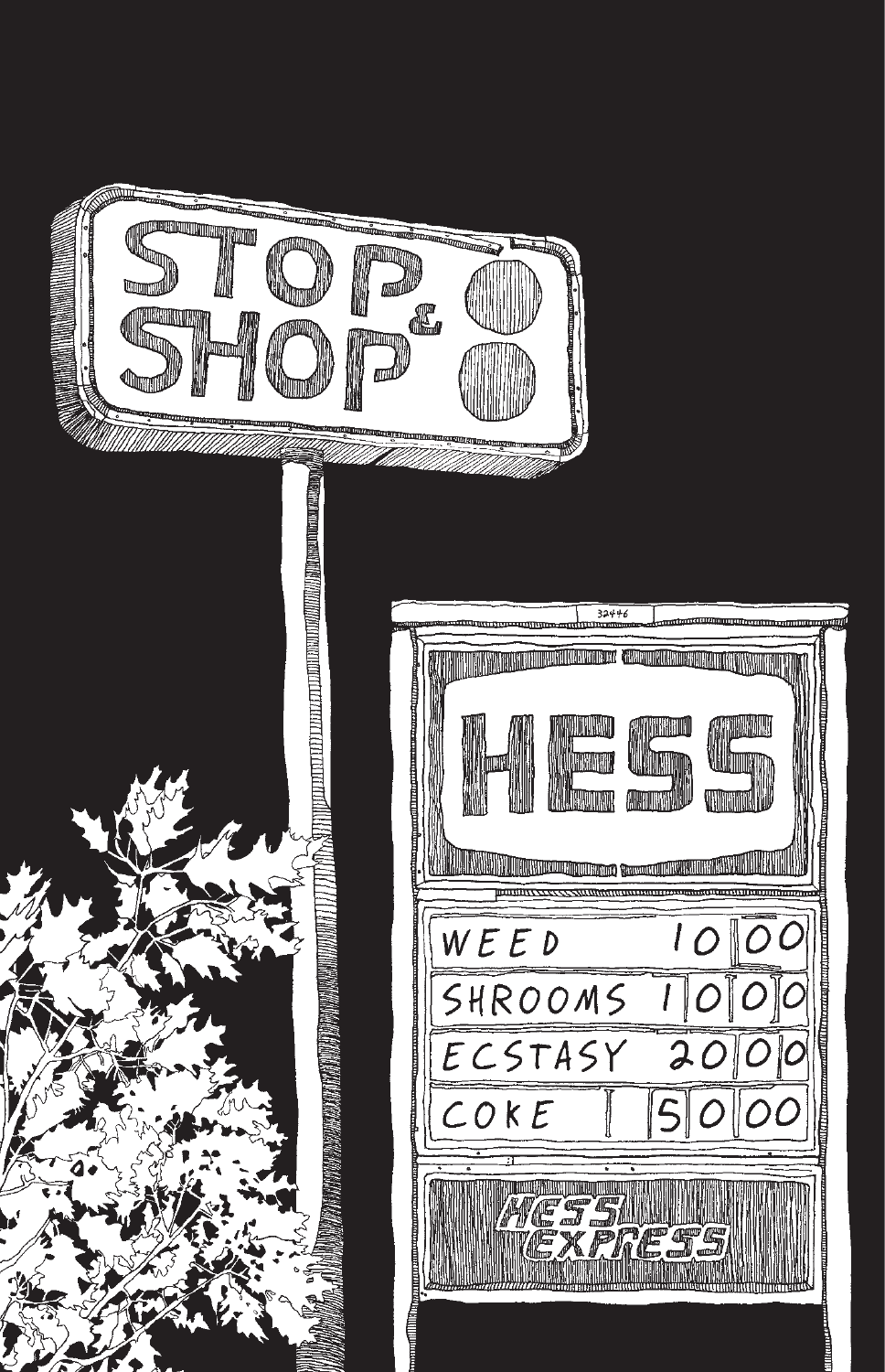which she took to her eyebrows with great ferocity, creating little pink wounds where she attempted to prematurely excavate ingrown hairs as though they were mites infesting her brow bone.

When she turned the ignition key, a strange meandering falsetto pealed through the car. I didn't know what the music was, but tapped my fingers on the door handle as though it were familiar. The lyrics posed an existential question about the mind-body divide. Justine sang along. She was so off-key she must've been tone deaf. She didn't put on her seat belt. She took the speed bumps hard and fast, racing toward the adjacent lot, turning into the Hess station. Her bare thighs did not spread across the seat like mine did. They were no wider than her calves. I went up on the balls of my feet to bring mine in a little.

A tall, tan, dark-haired boy shuffled out of the Express Mart, jeans slung low, pant legs so wide you couldn't see his shoes. His Yankees cap sat high on his head, the brim angled forty-five degrees to the side. Justine pulled up to the pump and the boy shook his head. She rolled down the window.

"Tank's on the other side," he said, laughing, flagging us right.

Justine huffed, backed up, and pulled forward to the pump at the other side of the aisle. I rolled down the passenger window and the boy looked in past me at Justine very seriously, dark eyes half-closed, lashes interminable. His nose was large and irregular—he must've broken it—but that one imperfection only seemed to exaggerate his beauty. His name tag said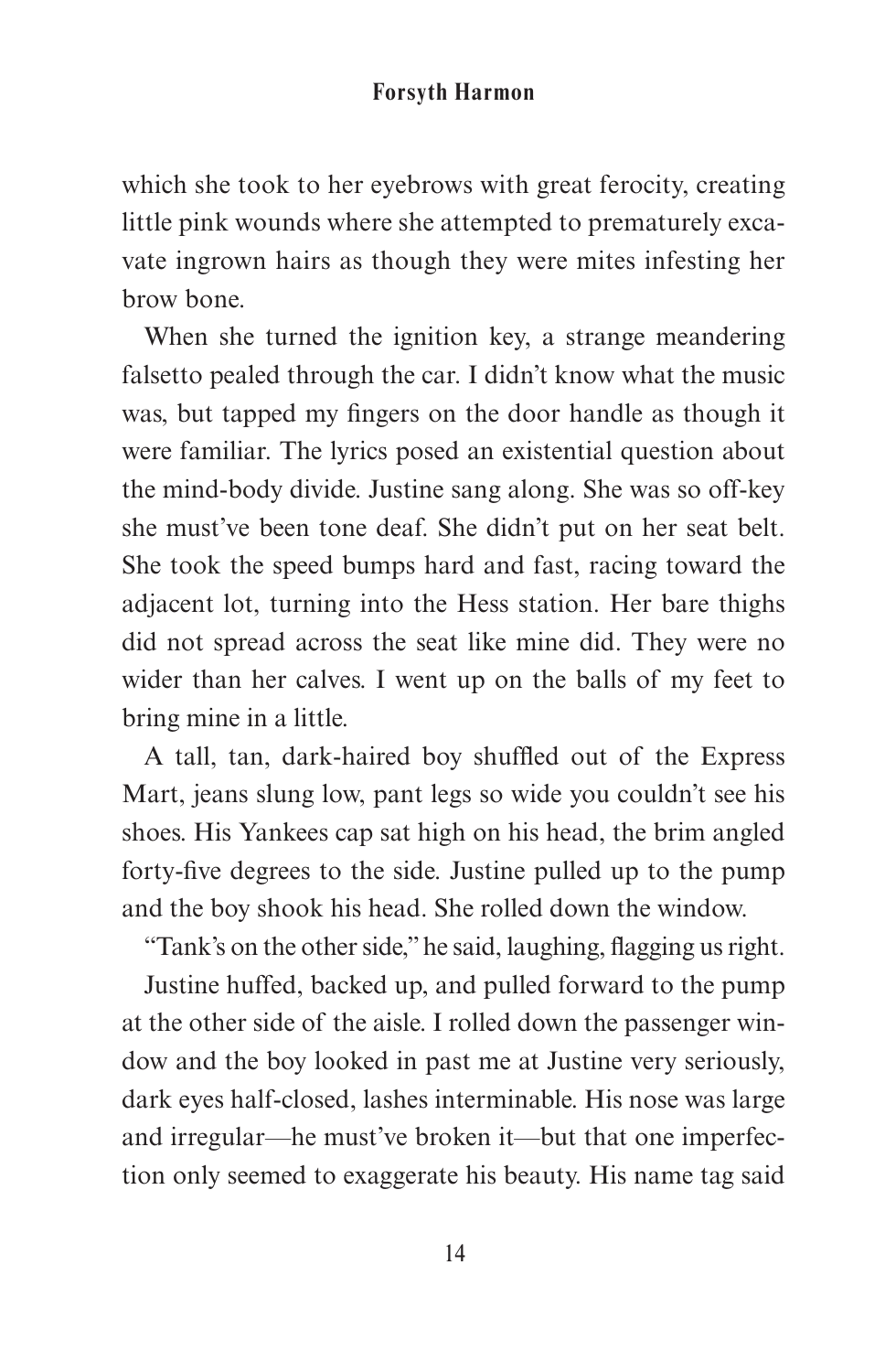what I thought was "Chris"—I couldn't quite make out the bubbly Sharpie graffiti.

Sitting there between them, I felt ordinary. My thighs spread miserably, my legs were disproportionately short especially my calves—my torso too long, and my features were too large to be considered fine. My hair was long and thick but coarse—it had the tendency to get frizzy—and my fingers should've been thinner, but my skin was too thin, making me prone to cuts and scars.

Justine stared straight ahead and made her mouth a long straight line. Chris unscrewed the gas cap, filled the tank. Another boy appeared at the driver's side. He pushed himself through the open window, leaned across Justine, and turned off the car stereo. She swatted his wiry arm and opened her mouth around it like she might bite. She had big teeth.

This boy was ugly, with a smug smile and crooked incisors, his freckled features crowded into the middle of his broad white



face, pinched into an expression of demanding dissatisfaction. He looked directly

at me with narrow eyes so black I couldn't see into them: it was the look of a person who's heard a rumor about you but won't

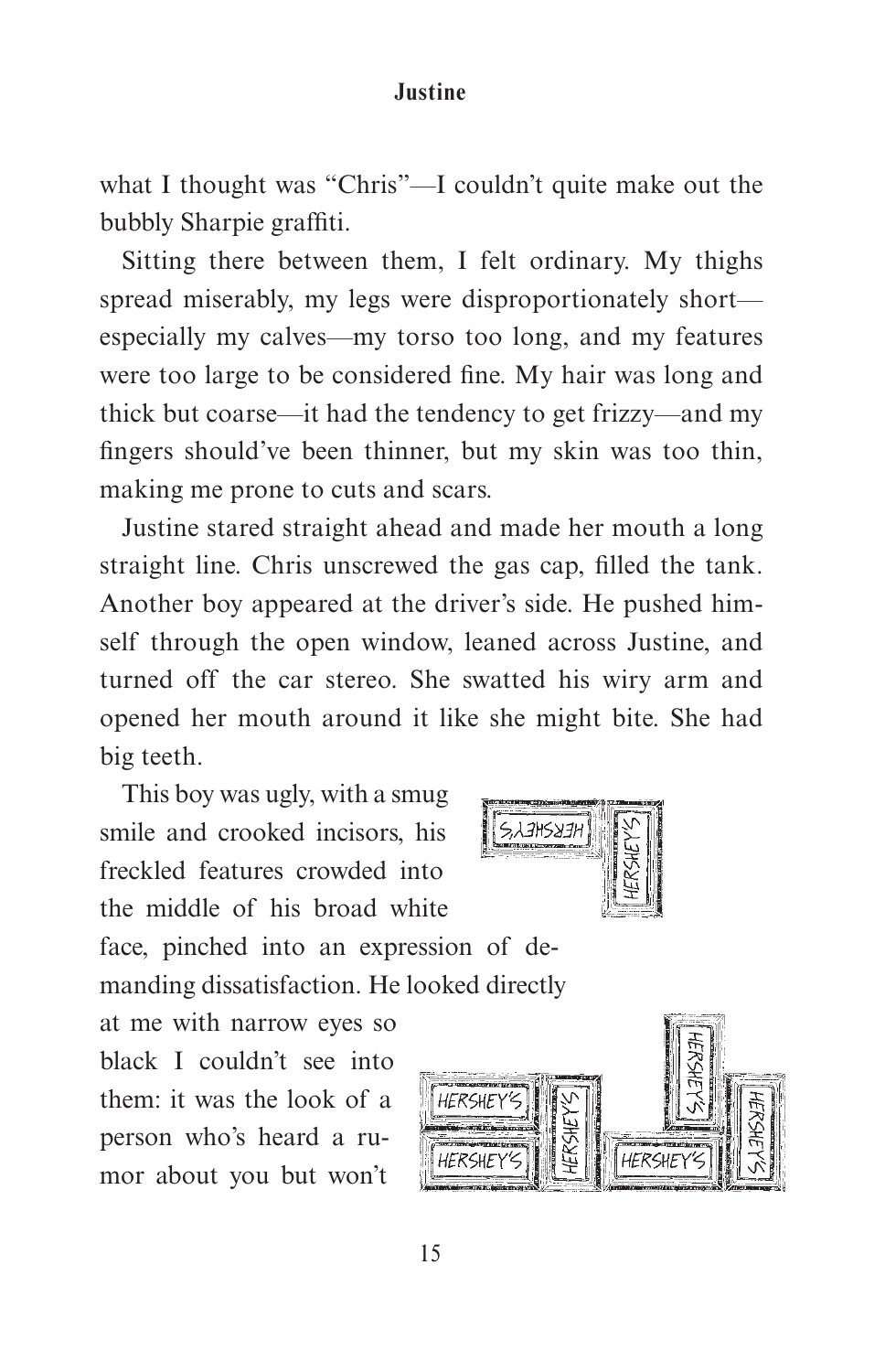say what it is, doesn't care if it's true, actually prefers and even enjoys being offended by you. His name tag said "Ryan."

"Yo," he droned, leaning his forearms against Justine's sill, nodding at me, "who's she?" His fingernails were long, dirt collected beneath them.

Justine reached her arm around me and squeezed. "Isn't she cute?" She kissed me on the cheek and I felt it everywhere. "Alison." I just let her call me that. That's who I would be with these people.

Ryan lifted his chin a little, judging me. His freckles shifted with his expression, and I could tell he disapproved. Yes, he hated me, and I hated myself, which created an unexpected point of agreement between us.

He shoved his hands into his pockets and headed over to the other island, where a van waited. Chris banged on the LeSabre hood twice. Justine switched on the stereo and pulled ahead; she seemed to be leaving without paying. She veered toward Ryan like she might run him over, slammed on the brakes just short of him, then sped out of the lot like none of it had happened.

"That's my boyfriend," she said.

"Which one?"

"What?" she shrieked, turning left without looking right. "You think I'd go out with Ryan?" The person driving the car behind us leaned on the horn hard. "Disgusting." She banged a fist against the steering wheel, laughing. "How could you even think that? No. Christopher."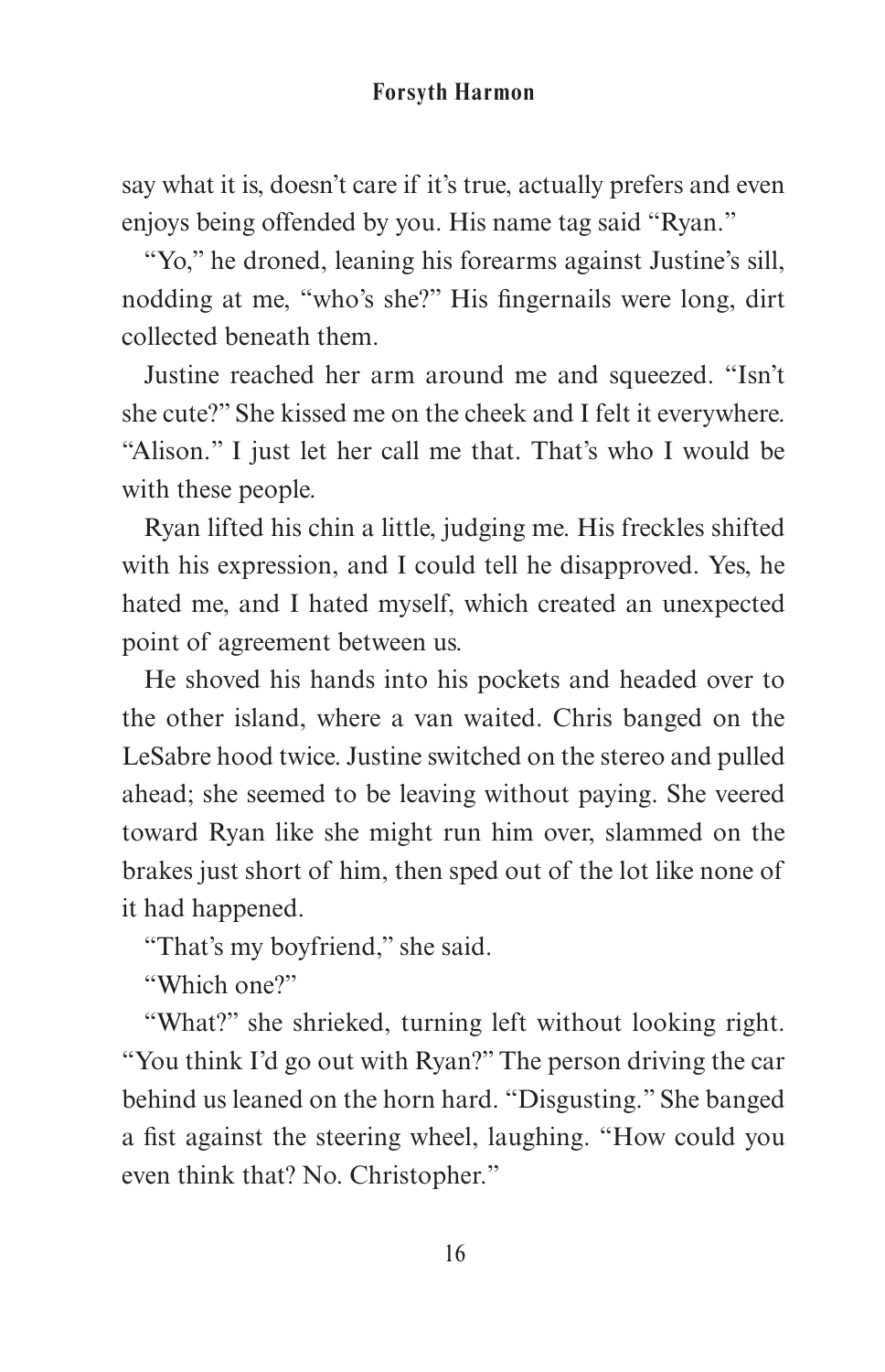Of course. And yet I couldn't imagine Justine and Chris having sex. I guess I couldn't imagine Justine having sex with anyone. But I could imagine Ryan having sex with pretty much anyone, including me.

Justine drove with just two long fingers touching the wheel. Her other arm was out the window, hand weaving in the wind, wrist arching over and under Country Hot Bagels, Napper Tandy's, Nina's Pizza. She took wide looping turns, entirely unaware of the shoulder, the yellow double line; she sped and slowed erratically as she dipped in and out of one thought or another; she ignored stop signs and slammed on the brakes at the last possible second at the traffic light, causing me to shout; she laughed at me. I gripped the passenger door handle, scared but kind of happily distracted. She sang at the top of her lungs, snaking her head back and forth with the beat, occasionally turning to me, totally unselfconscious, beaming.

I directed her to my street, and she made a wide turn into our driveway.

"Watch the cat!" I pounded the dash.

Marlena bolted across the pebbles into the lilies of the valley.

Grandma was up on the ladder with the hacksaw, cutting off a sugar maple branch. She shouldn't have been doing that. She wiped

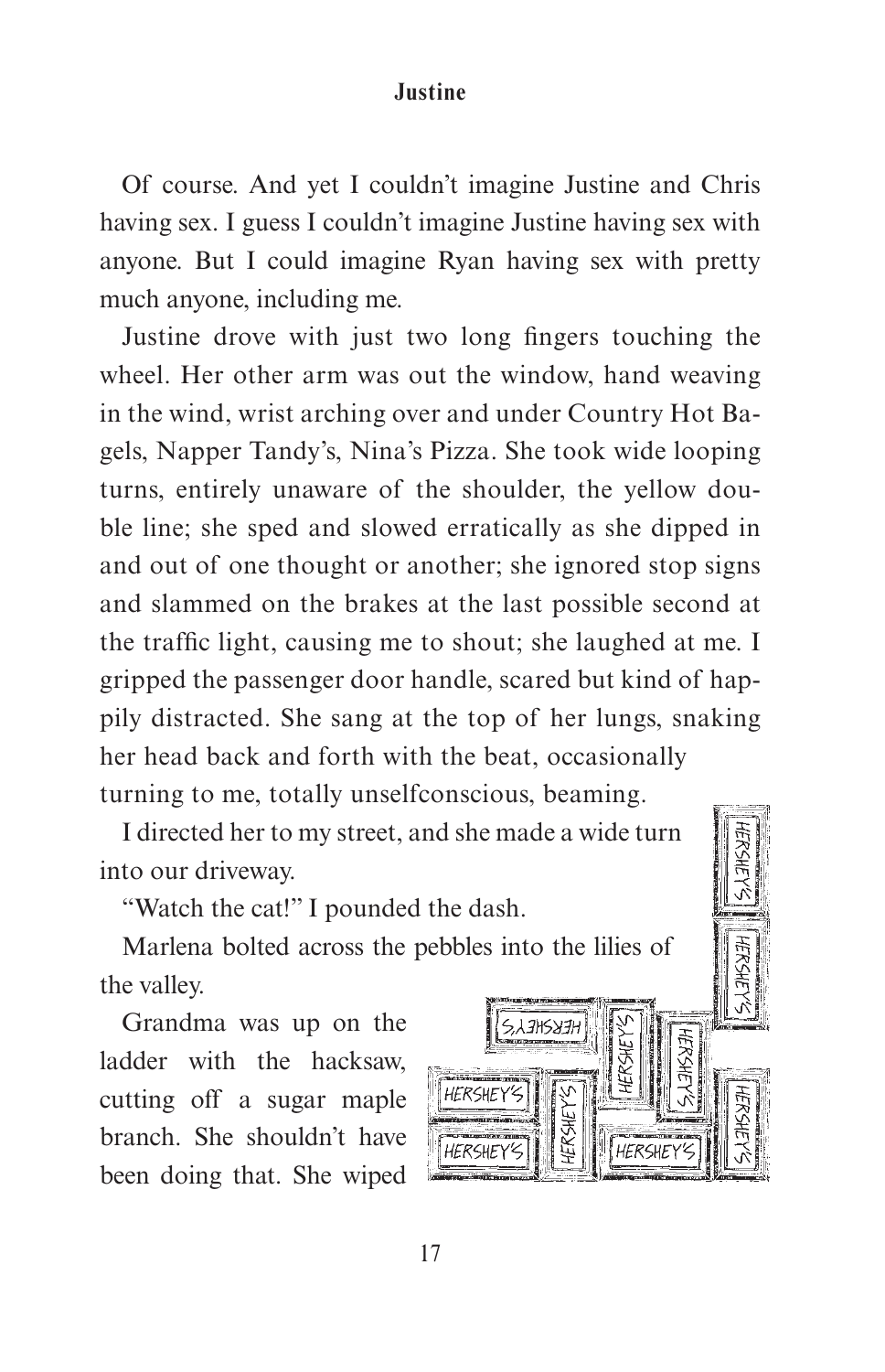her forehead, waved the saw at us. She climbed down as I got out of the car.

"That's not Matt." Grandma examined Justine through the windshield. "Matt called."

"I'm Alison's new boyfriend." Justine looked up at Grandma, pulling the ends of her hair into her wide, smiling mouth.

Grandma laughed and waved a hand. "Well of course." Grandma was always pretending she knew what people were talking about. Sweat stained the underarms of her housedress. "What a pretty lady," Grandma said as Justine got out of the car, "and not too fat."

"Grandma!"

"*Vad*? She can't understand what I'm saying," Grandma muttered. "My English is no good."

Justine crouched by the lilies of the valley. "What's your kitty's name?"

"Marlena," Grandma said, "from *Days*."

"*Of Our Lives*," I sighed.

"Austin found Carrie in bed with Michael today." Grandma shook her head, holding the door open for us. Justine sped through the kitchen and poked her head into my room. When she bounced onto my twin bed I wondered why I hadn't taken down that old Mariah Carey poster. I turned a framed picture of Matt and me facedown.

"You have the same sheets as Fiona Apple in the 'Criminal' video," she said.